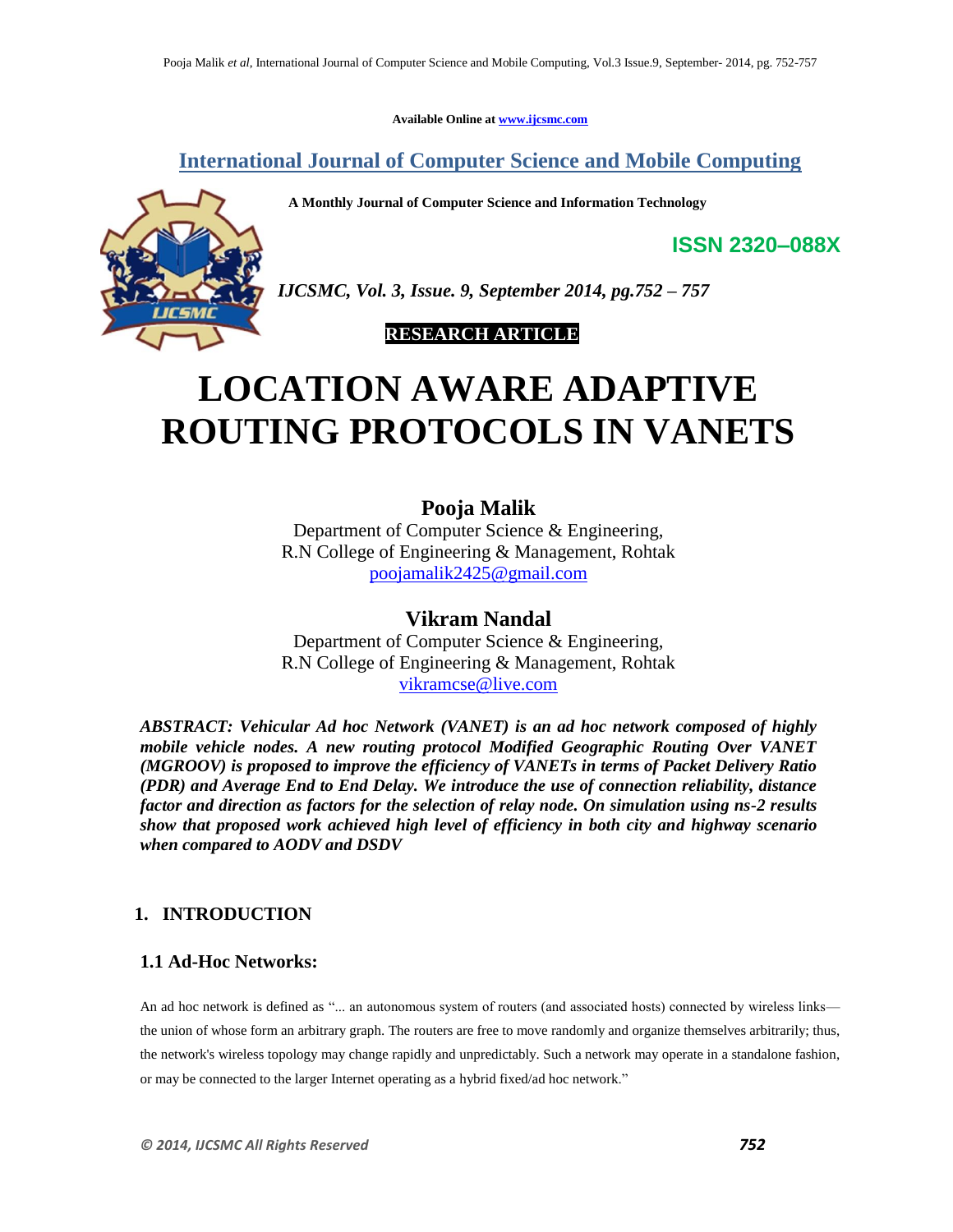A wireless ad hoc network is a decentralized type of wireless network. The network is ad-hoc because it does not rely on a pre-existing infrastructure, such as routers [1]. Instead, each node participates in routing by forwarding data for other nodes, and so the determination of which nodes forward data is made dynamically based on the network connectivity. It is Client-Client or Peer-Peer model.

#### **1.2 Vanets:**

VANETs stand for the Vehicular Ad-hoc NETworks. A VANET is effectively a subset of MANETs. A MANET is a self forming network, which can function without the need of any centralized control. Each node in an ad hoc network acts as both a data terminal and a router [2]. The nodes in the network then use the wireless medium to communicate with other nodes in their radio range. The benefit of using ad hoc networks is it is possible to deploy these networks in areas where it isn't feasible to install the needed infrastructure. Another benefit of ad hoc networks is they can be quickly deployed with no administrator involvement. The administration of a large scale vehicular network would be a difficult task. These reasons contribute to the ad hoc networks being applied to vehicular environments.

## **2. RELATED WORK**

In VANETs, the main aim of the routing protocols is to increase the packet delivery ratio and decrease the end to end delay. Each vehicle in the network is equipped with GPS to obtain its location information. Every vehicle knows its own coordinates. The source vehicle packets its own position into beacon message so that the neighboring vehicles forward packets to the destination according to the beacon message. In a fixed time interval, each vehicle exchanges the information of the neighboring vehicles and updates the neighbor list tables by beacon messages. Here, the neighboring vehicle means the one-hop neighbor. The packet delivery ratio and end to end delay depend upon the beacon interval. If the beacon interval is low then the redundancy increases leading to high end to end delay although it might increase the PDR a bit. On the other hand to decrease the end to end delay if beacon interval is kept high the PDR decreases. The beacon interval is decided on the basis of the environment in which the vehicle is, whether it is in city environment or the highway environment. In the city scenario the density of the vehicles is quite high and in case of the highway scenario the density of vehicle is quite less. The current routing protocols can't sense the changing scenarios so also can't adapt to them. As result it might lead to packet dropping, increasing end to end delay, decreasing PDR. To overcome these problems we have proposed a new protocol that will adapt itself to changing road environments. In addition to the position, velocity and direction attributes of the beacon message, two addition variables will be used. In order to incorporate the past behavior of a node into relay node selection criteria to increase the probability of message delivery, a new parameter is added i.e. connection reliability. This will be predicted on the basis of the speed variations of the vehicle. To minimize the chances of packet dropping resulting from the movement of the chosen node outside the relay node's transmission range another parameter is introduced i.e. distance factor.

#### **Position Routing Protocol:**

Position based/geographic routing employs the awareness of vehicle about the position of other vehicles to develop a routing strategy.

The Position based routing protocols such as GPSR, GSR, SAR combine the position information with topological knowledge about the road and the surroundings. The idea is to build a spatial model representing the underlying road topology and select a routing path that overlaps with the streets. For this purpose, graphs are used to represent road maps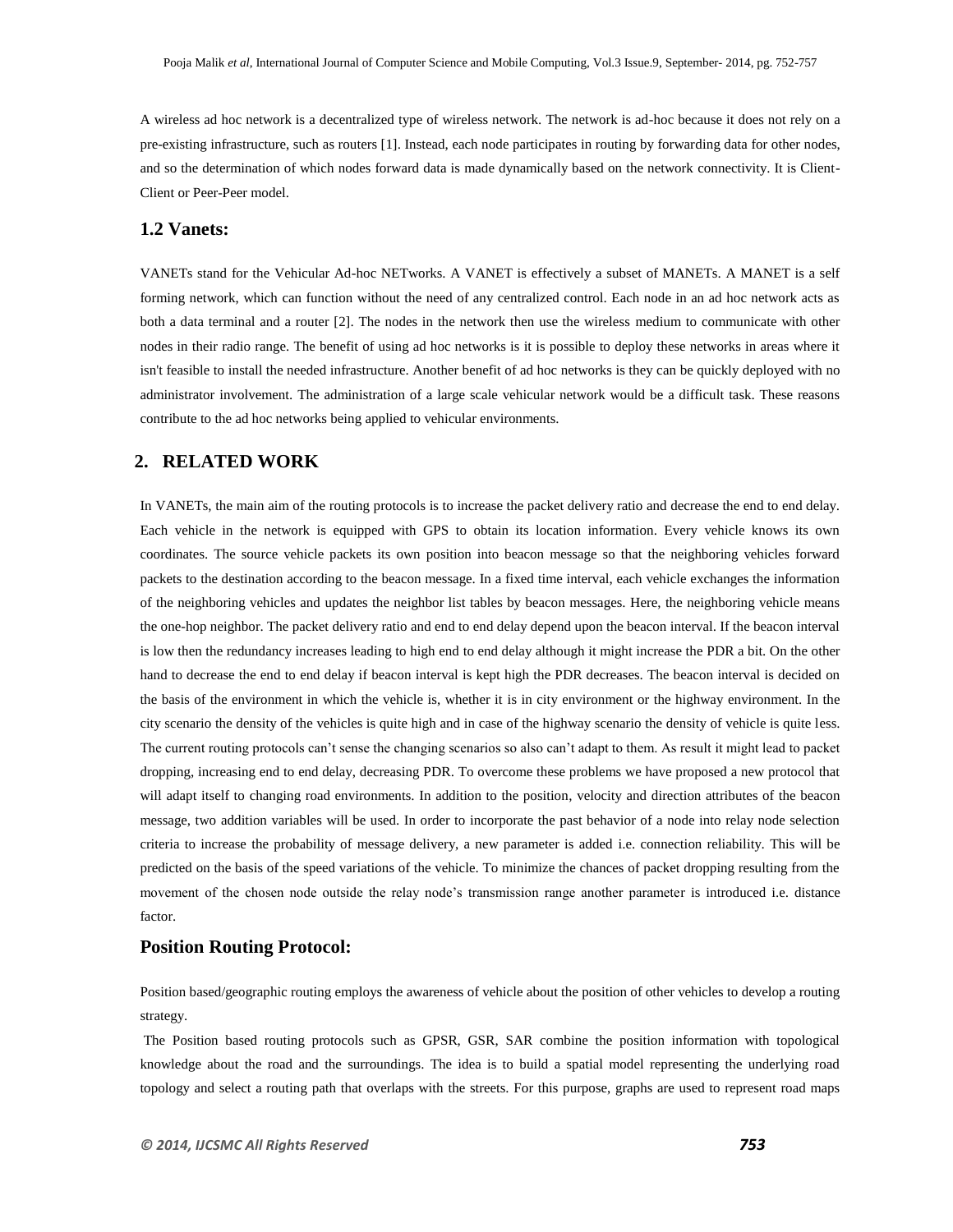where vertices are crossroads and edges are road segments. The edges of the graph are weighted with static data extracted from the street maps.

## **3. PROPOSED WORK**:

In this thesis a new position based routing has been introduced with the aim of increasing the packet delivery ratio and to decrease the end-to-end delay. We have analyzed, simulated it and comparison has been drawn to earlier position based routing protocol in order to show how the proposed algorithm is better and efficient than the earlier ones. The main focus of the thesis structure is to calculate the most accurate position coordinates and the routing of the packet in correct direction of the destination so that minimum number of hops is required that will also decrease end-to-end delay.

Two new parameters are introduced namely:

**Connection Reliability**: to increase the probability of message delivery.

## **3.1 Algorithm For Calculating Connection Reliability(R):**

**STEP1.** If the node is new in the neighbor table, then

Set  $R: =3$ ,

Else

Go to next step.

**STEP2.** If the change in speed is  $\pm 5$  to  $\pm 10$ , then

R remains same,

Else

Go to next step.

**STEP3.** If the change in speed  $\lt \pm 5$ , then

If  $R < 5$ , then

Set  $R: = R+1$ 

Else R remains same.

Else Go to next step.

**STEP4.** If the change in speed  $> \pm 10$ , then

```
If R > 1, then
Set R: = R -1
```
Else R remains same.

Else Exit.

**Distance Factor**- To minimize the chances of packet dropping.

## **3.2 Algorithm To Find The Distance Factor (D):**

**STEP1.** Set the transmission range of the node to be T.

 **STEP2.** Divide the transmission range of the vehicle in to five regions with boundaries T/5, 2T/5, 3T/5, 4T/5, T.

**STEP3.** If the neighboring node lies in the region T/5, then

Set  $D: =1$ ,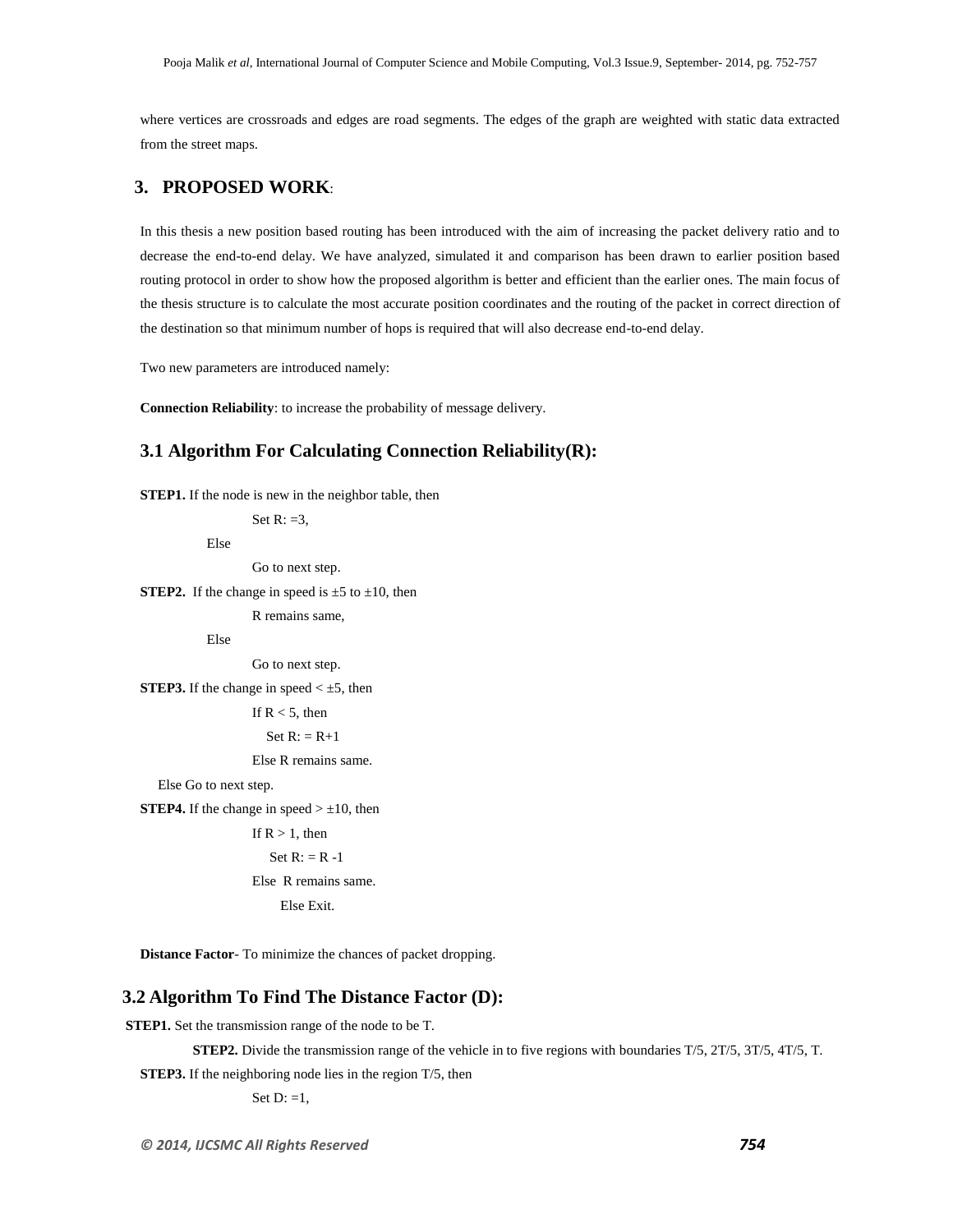Else

Go to next step.

**STEP4.** If the neighboring node lies in the region T/5 to 2T/5, then

Set  $D: =2$ ,

Else

Go to next step.

**STEP5.** If the neighboring node lies in the region 2T/5 to 3T/5, then

Set  $D: =3$ .

Else

Go to next step.

**STEP6.** If the neighboring node lies in the region 3T/5 to 4T/5, then

Set  $D: =5$ ,

Else

Go to next step.

**STEP7.** If the neighboring node lies in the region 4T/5 to T, then

Set  $D: =4$ .

Else

Exit.

## **4. RESULT AND ANALYSIS**

#### **4.1 Simulators Used***:*

**Network Simulator-2 (NS-2)** is a simulation environment for large wireless and wire line communication networks.Ns-2 appeared as a network simulator that provides a significant simulation of transport, routing and unicast over wired and wireless networks. Ns-2 code is written in C++ and OTCL and is kept in a separate file that is executed by OTCL interpreter, thus generating as output file for Network Animator (NAM). It then plots the nodes in position defined by the code script and exhibits the output of the nodes communicating with each other

**VanetMobiSim-** The Vehicular Ad Hoc Networks Mobility Simulator (VanetMobiSim) is a set of extensions to CanuMobiSim, a framework for user mobility modelling. The framework includes a number of mobility models, as well as parsers for geographic data sources in various formats, and a visualization module. The set of extensions provided by VanetMobiSim consists mainly on a vehicular spatial model using GDF-compliant data structures, and a set of vehicularoriented mobility models.

### **4.2 Simulation Parameters:**

The simulation of our thesis is performed using Network Simulator tool. A grid of size 1000m\*1000m has been selected as the simulation area. In an effort to mirror real life on-road scenarios, simulations are carried out at varying vehicle densities. The number of vehicles is 50 in city and 30 in highway scenario. The vehicles move at randomly chosen speeds ranging from 18 to 90 km/h in city and 72 to 144 km/h in highway scenario i.e. in effect, vehicles have different accelerations at different time stamps. CBR traffic with a packet size of 512 bytes at the rate of 16Kbps is employed.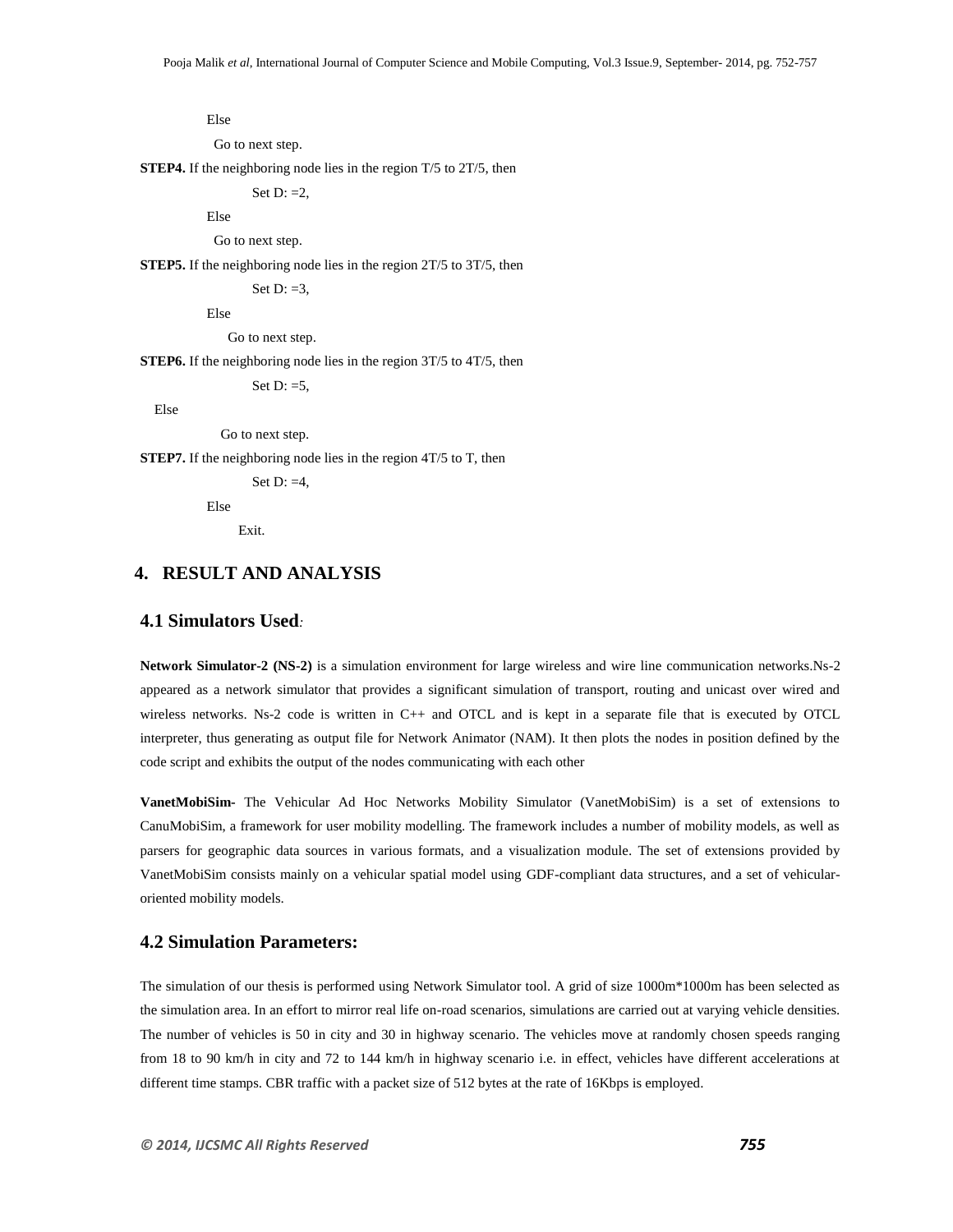| Scenario                    | City         | Highway     |  |
|-----------------------------|--------------|-------------|--|
| Grid Size                   | 1000m*1000m  | 1000m*1000m |  |
| No. of Vehicles             | 50           | 30          |  |
| <b>Velocity of Vehicles</b> | $18-90$ Km/h | 72-144 Km/h |  |
| <b>Transmission Range</b>   | 250m         | 250m        |  |
| Packet Size                 | 512 Bytes    | 512 Bytes   |  |

#### **Table 1.1 Simulation Parameters**

#### **4.3 Output Comparison Table:**

In the comparison table, the proposed protocol MGROOV is compared with AODV and DSDV for the parameters such as Generated Packets, Received Packets, Packet Delivery Ratio, Total Dropped Packets and Average End-To-End Delay. Here is a brief description of all of them-

**(i) Generated Packets-** It is defined as the total number of packets generated by the source to transmit into the network.

**(ii) Received Packets**- It is defined as the total number of packets received by the destination that are generated by the source.

**(iii) Packet Delivery Ratio**- It is the total number of packets transmitted by the source to the total number of packets received by the destination. The basic idea for PDR to choose reliable routes. 100% delivery means receiver receive all packets sent by sender node before time period expires. It may be affected by different factors such as packet size, group size, range and mobility of nodes.

**(iv) Total Drop Ratio**- It is defined as the ratio of total number of packets dropped to the total number of packets transmitted within a particular time interval.

**(v) Average End-to-End Delay**- The average time taken by a data packet to reach the destination. It also includes the delay caused by route discovery process and the queue in data packet transmission. Only the data packets that successfully delivered to destination are counted.

As Shown in Table 1.2

## **5. CONCLUSION**

We concluded that the efficiency of VANETS in terms of Packet Delivery Ratio and Average End-To-end Delay in fickle road environments with varying traffic densities and it has been proved that the proposed technique adapts itself to the varying densities and varying vehicle velocities and thus providing high packet delivery ratio and lower average end to end delay